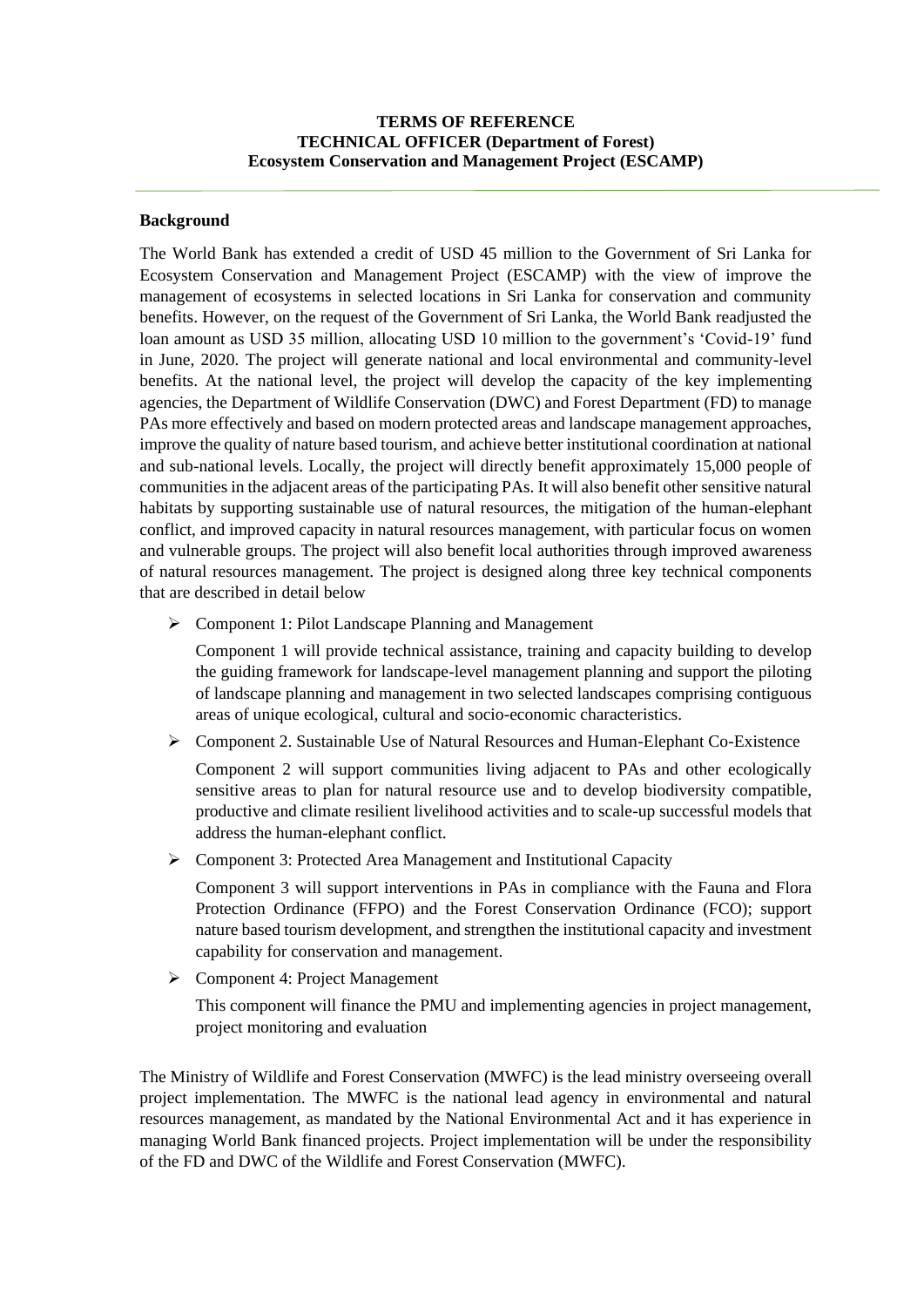The MWFC will establish a project management unit (PMU) to assist the implementation agencies in project implementation. The PMU will be responsible for ensuring effective inter-ministerial coordination between the two lead implementing agencies (IAs), the FD and DWC.The PMU's will also ensure operational compliance with project regulations and World Bank polices, as defined in the Financing Agreement, Project Appraisal Document, POM, and applicable government policies.

The PMU will be led by a Project Director and will include a team of specialized staff responsible for project management, financial management, procurement, environmental safeguards, social safeguards, monitoring and evaluation, civil works design review and contract management, communications as well as support staff. The PMU will also recruit specialized consultants necessary for specific technical assistance for overall implementation of activities as identified by the IAs and M&E of project results. The PMU will liaise closely and also ensure overall coordination of all project entities to ensure necessary data and information are shared and collated for reporting to the Project Steering Committee and the World Bank.

## **Key Tasks**

The Technical Officer will report to the Project Civil Engineer and Project Director (PMU) and will be responsible for the supporting of the respective areas of the project assigned to him/her. He/she will be responsible for:

- 1. Provide overall technical assistance on civil engineering aspects of infrastructure such as roads, culverts, restoration and rehabilitation of water bodies, habitat management, renovation and construction of basic buildings, and other small civil engineering works undertaken by the FD and DWC in construction projects especially funded by the ESCAMP, from their planning to their implementation and monitoring.
- 2. Provide inputs to plans, and specifications for procurement of civil works, including assistance in preparation of bid documents, for civil works to be undertaken under the FD, DWC and ESCAMP project.
- 3. Closely coordinate and collaborate with the FD & DWC officials responsible for the site management for smooth functioning of the civil construction works.
- 4. Assist the consultant engineers recruited by the project for FD and DWC to supervise construction works and other civil works including the provision of technical advice to the contractor, approval of invoices based on the quality of work performed by contractors or labour, in a timely manner to ensure smooth implementation of infrastructure programs funded by the project.
- 5. Responsible to ensure effective quality control systems and contractors work in compliance with technical specifications and World Bank quality standards.
- 6. As per the directions by the consultant engineers of the project, monitoring and evaluation of performance of service providers.
- 7. Supervision of civil construction programs of ESCAMP.
- 8. Assist of other civil construction work funded by ESCAMP
- 9. Preparation of bills of quantities and cost estimates.
- 10. Assist the engineers of ESCAMP.